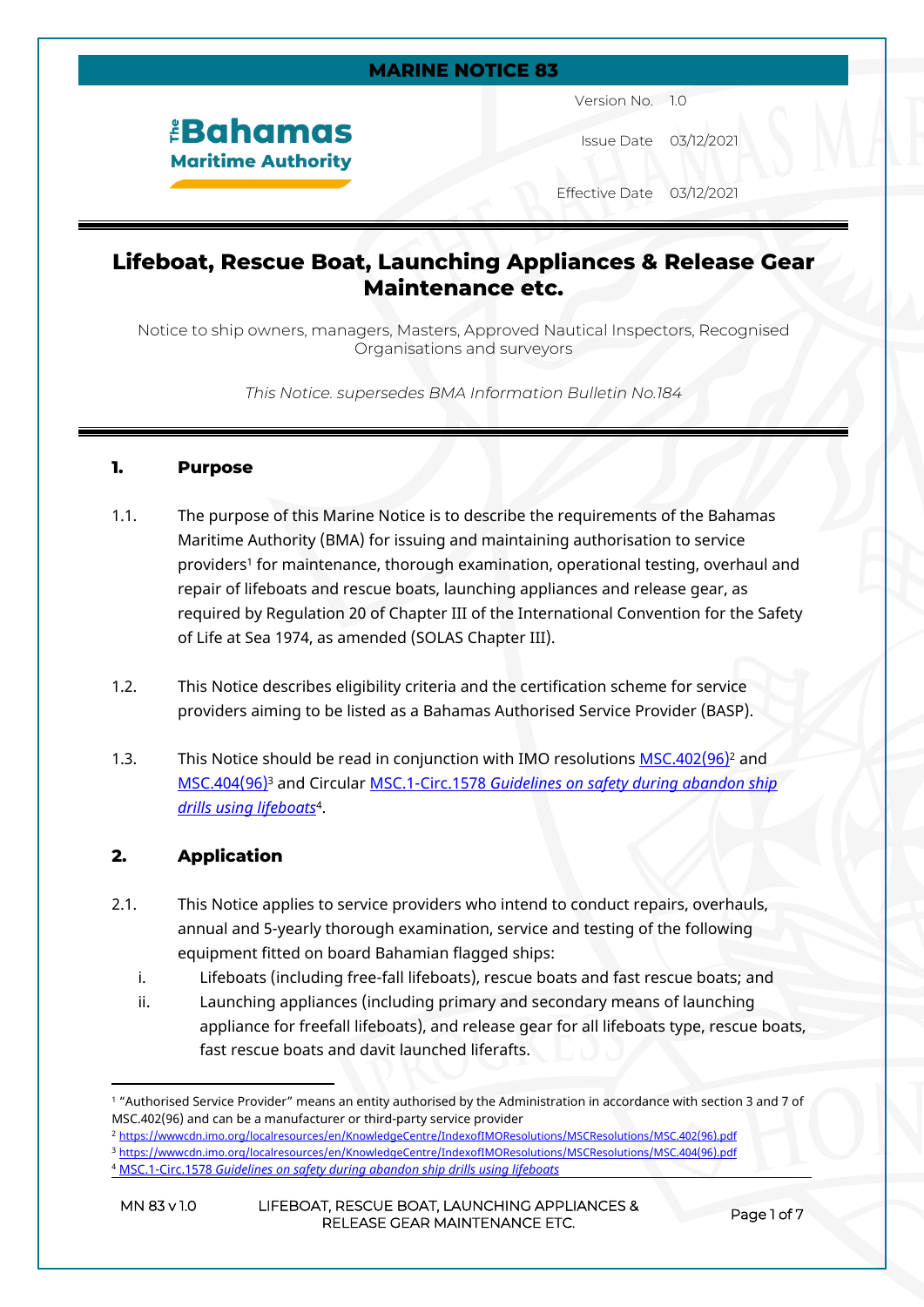

2.2. Weekly and monthly inspections are normally conducted by a competent person<sup>5</sup>, in accordance with the maintenance manual(s), and such activities do not require BMA authorisation.

#### **3. Background**

- 3.1. In 2016, the IMO Maritime Safety Committee adopted amendments to Regulation 20 of SOLAS Chapter III to establish mandatory requirements related to maintenance, testing and overhaul of lifeboats, rescue boats, fast rescue boats, launching appliances and release gear including those serving davit launched liferafts.
- 3.2. The amendments entered into force on 01 January 2020 and set provisions for servicing of equipment listed in paragraph 2.1, including procedures for flag State authorisation of service providers.

#### **4. Requirements**

- 4.1. Service providers intending to undertake the services listed in paragraph 2.1 on Bahamian ships should be in possession of a Bahamas Approved Service Provider (BASP) Certificate of Authorisation, issued by the BMA.
- 4.2. It is the responsibility of the Company<sup>6</sup> to ensure that servicing, testing and repairs of equipment listed in paragraph 2.1 is carried out only by BASPs holding a valid Certificate of Authorisation issued by the BMA.
- 4.3. The Company may perform the annual thorough examinations and operational tests outlined in Regulation 20 of SOLAS Chapter III, provided they are authorised by the BMA as a BASP for makes and types of equipment to be serviced.
- 4.4. BASPs that perform routine<sup>7</sup> servicing or repairs must be authorised by the BMA for each make and type of equipment to be serviced, in accordance with the specified criteria of minimum capabilities, education, training and quality system requirements.
- 4.5. A list of available BASPs is provided at: <https://www.bahamasmaritime.com/providers/>

<sup>&</sup>lt;sup>5</sup> Please refer to<u> BMA Marine Notice 89</u>

<sup>6</sup> The "Company" is the entity responsible for the management of the ship in accordance with the ISM Code. For ships to which the ISM Code is not applicable, the Company is the "Managing Owner" in accordance with Section 52 of the Merchant Shipping Act.

<sup>7</sup> Annual thorough examinations, operational tests, fire-year thorough examination, any overhaul and overload operational tests as stated in this Marine Notice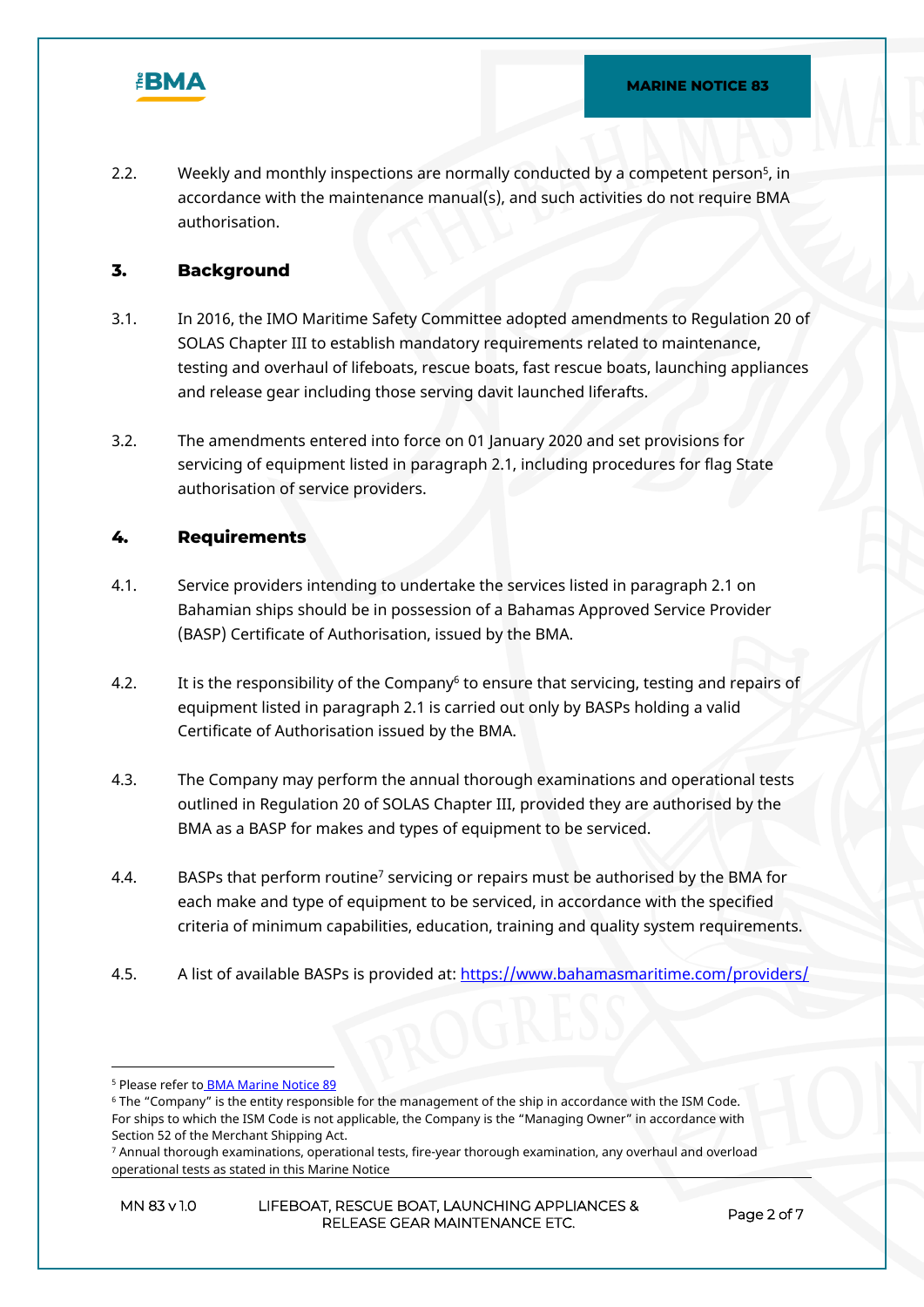

- 4.6. All inspections, maintenance, repairs, overhauls, thorough examinations and operational tests shall be performed in accordance with the manufacturer's recommendations and the provisions of section 6 of MSC.402(96).
- 4.7. Where the Original Equipment Manufacturer (OEM) is no longer in business and there is no access to spare parts, the Company, in cooperation with the Recognised Organisation that classes the ship, should undertake to locate a service provider capable of supplying spare parts manufactured, inspected and tested to the original maker's specification and make an appropriate proposal to the BMA for consideration.
- 4.8. The BMA recognises that there are different interpretations with regard to definitions of "make and type" of the equipment. For the purpose of issuing the Certificate of Authorisation, "make" should refer to the name of the OEM or entity authorised by the manufacturer for production of the equipment (e.g. MANUF01) and "type" refers to a specific model, type, series or range of equipment (e.g. Model XYZ or series XYZ or range XYZ)
- 4.9. The BMA reserves the right to conduct investigations or additional audits where there is evidence that the BASP may not be in compliance with the conditions upon which its authorisation has been issued. All costs associated with such investigations or audits will be charged to the BASP.
- 4.10. As part of the authorisation and verification, the BMA may request that the BASP provides its documentation related to previous services, including vessel name, IMO number and list of equipment serviced.
- 4.11. A BASP is not authorised to self-certify any subcontractors under the BASP scheme. When subcontractors are used, all work will need to be supervised and signed off by a direct BASP employee who will be physically onboard. The ultimate responsibility for the job remains with the BASP.
- 4.12. When a subcontractor is acting as an independent company on behalf of a BASP, the attending subcontractor company shall be listed and included on the original BASP Certificate of Authorisation
- 4.13. Any violation of the provisions of this Notice by a BASP may result in the termination of its authorisation.

**MN 83 v 1.0 LIFEBOAT, RESCUE BOAT, LAUNCHING APPLIANCES & RELEASE GEAR MAINTENANCE ETC. Page 3 of 7**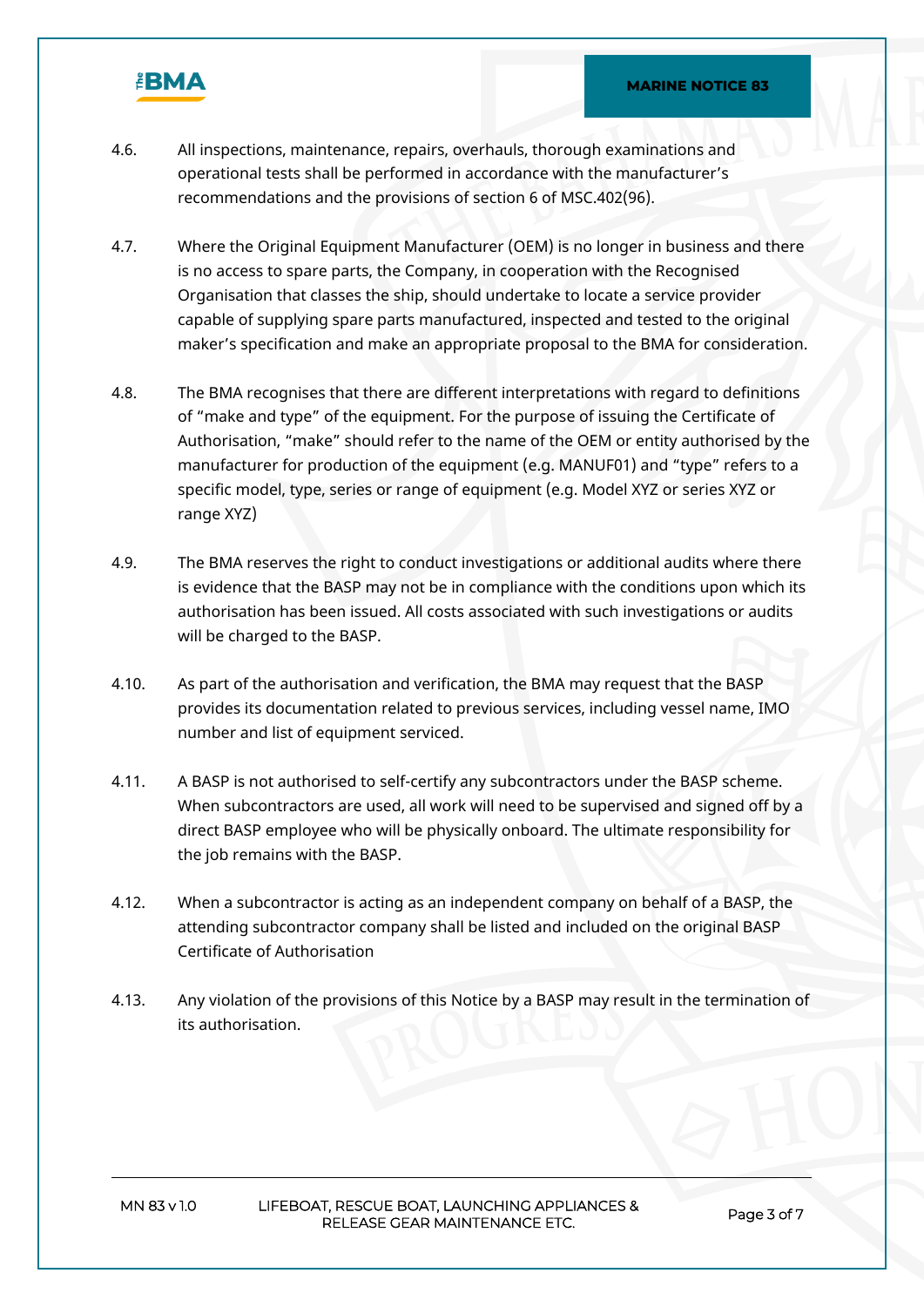

# **5. BASP Applications**

- 5.1. To obtain a BASP Certificate of Authorisation or a renewal of an existing one, the applicant shall complete the application [form](https://www.bahamasmaritime.com/wp-content/uploads/2021/11/BASP-Application-form-rev2.pdf) and send it to [tech@bahamasmaritime.com](mailto:tech@bahamasmaritime.com)
- 5.2. The applicant in order to complete the application shall prepare and attach several documents as follows:
	- i. Valid Quality Management System certification or evidence of an equivalent Quality Management System;
	- ii. Evidence of personnel education and training standards;
	- iii. Evidence of previous authorisations or long-term experience and expertise demonstrated as a service provider;
	- iv. Evidence of resources available to perform the job to which the applicant wishes to be authorised, including maker's specific equipment information, service and repair manuals, access to spare parts and replacement components;
	- v. Proof of relevant training for the specific equipment or equivalent related material.
- 5.3. The existing certificate will reflect Make & type to which the BASP is authorised to work on, when new training modules and associated on job training / experience have been implemented, in line with the company policy, the service provider might be eligible for an amendment of the existing certificate. Request of amendment shall be made via eform: [tech@bahamasmaritime.com](mailto:tech@bahamasmaritime.com)

#### **6. Exceptional Circumstances**

- 6.1. Under exemptional circumstances, the BMA may consider a single attendance authorisation, often known as a "one off" authorisation. This will be considered only when it is deemed necessary and when the applicant has demonstrated sufficient experience and competence for the intended make & type.
- 6.2. Such application shall be submitted by the Service provider company by submitting the "one off" authorisation [form](mailto:form%20) to the BMA at [tech@bahamasmaritime.com](mailto:tech@bahamasmaritime.com).
- 6.3. The authorisation will be tailored to a single vessel attendance.

**MN 83 v 1.0 LIFEBOAT, RESCUE BOAT, LAUNCHING APPLIANCES & RELEASE GEAR MAINTENANCE ETC. Page 4 of 7**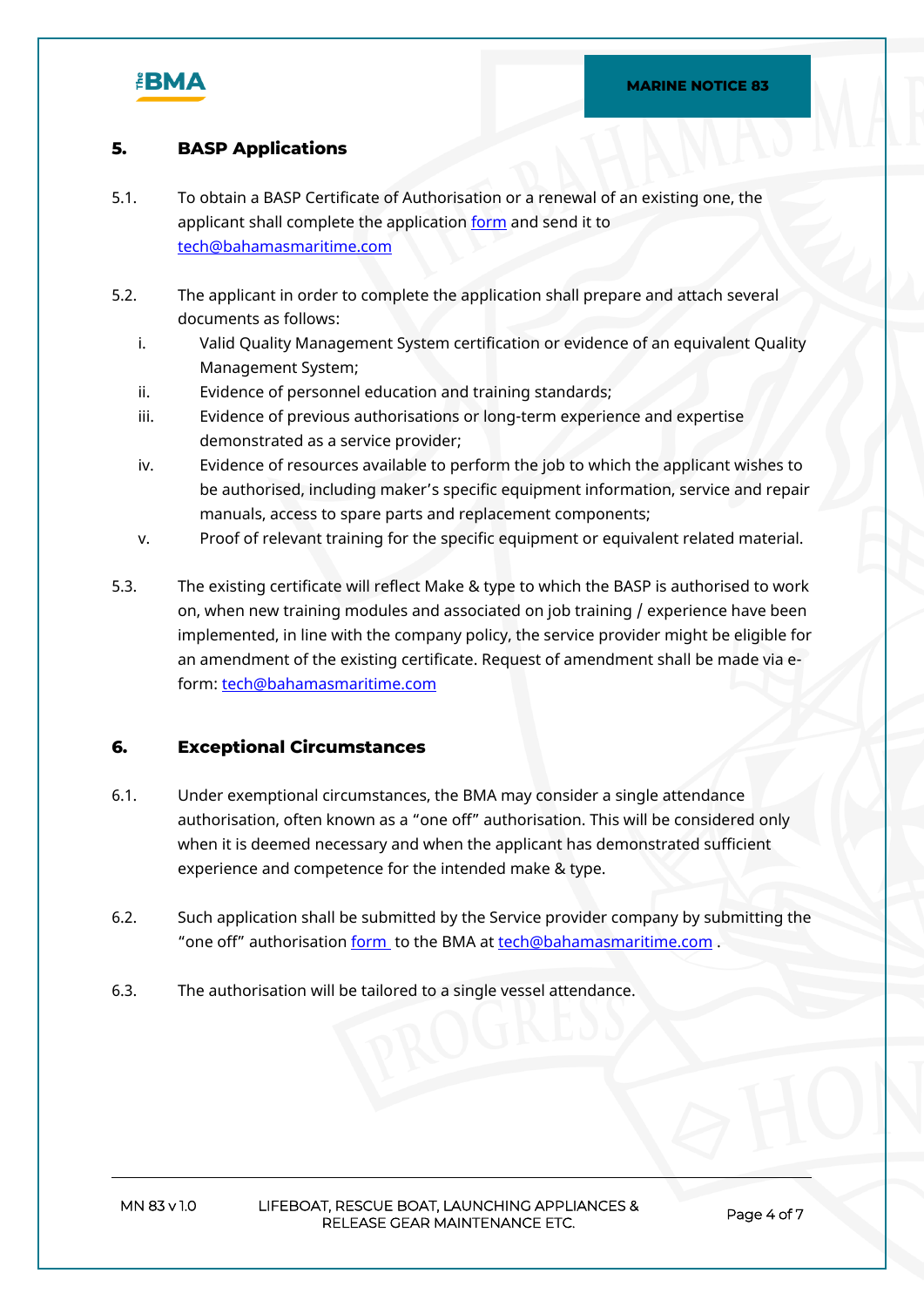

# **7. BASP Certification**

- 7.1. The BASP Certificate of Authorisation issued by the BMA is valid for three (3) years.
- 7.2. Renewal applications shall be made within three (3) months of the expiry date of the existing Certificate of Authorisation.
- 7.3. The Certificate of Authorisation issued by the BMA will only reflect the authorised service provider's company name but will not list its personnel.
- 7.4. Where a renewal application is not received prior to the expiry of a Certificate of Authorisation, the Certificate will expire and the BASP will be removed from the list of BASPs.
- 7.5. The attending Recognised Organisation surveyor shall verify that BASPs engaged in conducting repair or service are in possession of a valid Certificate of Authorisation for the specific make and type of the equipment.
- 7.6. The Recognised Organisation surveyor shall record and attach within their survey report the following details:
	- i. BASP details and the Certificate Number for the Certificate of Authorisation issued by the BMA;
	- ii. A statement, letter or report, issued by the attending BASP who has conducted the work, confirming that the arrangements remain fit for purpose.

# **8. BMA position on ISO PAS 23678 standard**

- 8.1. The BMA has not officially recognised this international standard, as it has not yet been officially released and is not referenced in MSC.402(96).
- 8.2. Accordingly, the BMA does not recognise certificates or training issued solely under the provision of ISO PAS 23678. Each training certificate shall continue to adopt the M&T format as per paragraph 4.8 of this notice in line with MSC.402(96).

# **9. BASP Logo**

- 9.1. When a BASP has been issued with a Certificate of Authorisation, it may use the appropriate BASP logo.
- 9.2. The BMA will provide the BASP logo upon request. Requests should be made to [tech@bahamasmaritime.com.](mailto:tech@bahamasmaritime.com)
- 9.3. Any unauthorised use of the BASP logo or trademarks is strictly prohibited.

| MN 83 v 1.0 | LIFEBOAT, RESCUE BOAT, LAUNCHING APPLIANCES & |
|-------------|-----------------------------------------------|
|             | RELEASE GEAR MAINTENANCE ETC.                 |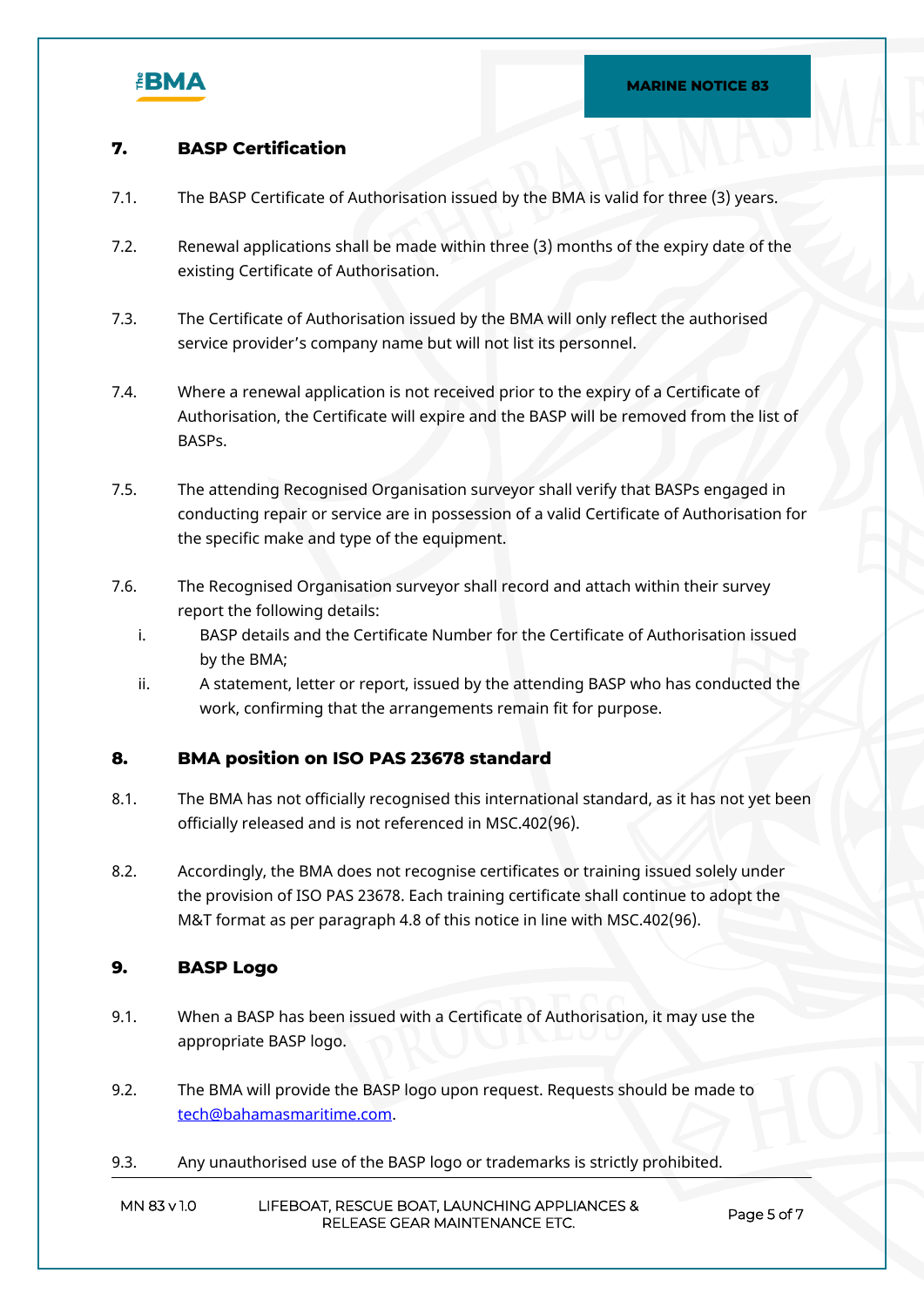

#### **10. Fees**

10.1. Fees for the issuance of a BASP Certificate of Authorisation are as listed in Marine [Notice 50](https://www.bahamasmaritime.com/wp-content/uploads/2021/01/MN050-Fee-Schedule-v2.2-ID-2371589.pdf).

#### **11. Queries**

11.1. Any queries on this Notice may be addressed to **[tech@bahamasmaritime.com](mailto:tech@bahamasmaritime.com)** or any BMA office.

**MN 83 v 1.0 LIFEBOAT, RESCUE BOAT, LAUNCHING APPLIANCES & RELEASE GEAR MAINTENANCE ETC. Page 6 of 7**